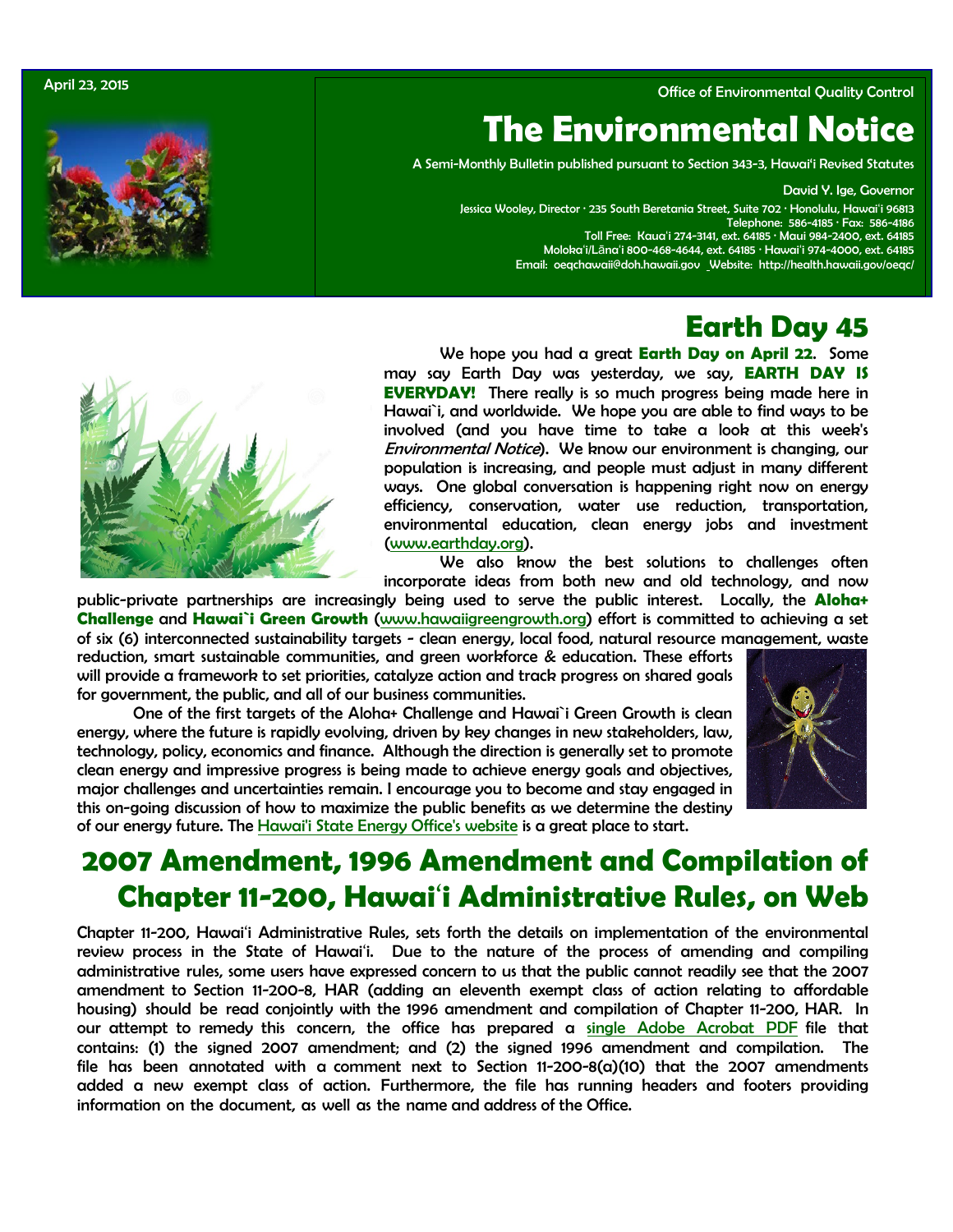**FRONT PAGE**

# **TABLE OF CONTENTS**

|    | FRYNT PAUL                                                                                           |
|----|------------------------------------------------------------------------------------------------------|
|    |                                                                                                      |
|    | New Single PDF of 2007 amendment and 1996 amendment/compilation of the Chapter 11-200, Hawaii        |
|    |                                                                                                      |
|    |                                                                                                      |
|    | <b>HAWAI'I (HRS 343)</b>                                                                             |
|    | 1. Hawai'i County Mass Transit Agency Base Yard and Maintenance Facility 5(b) DEA (AFNSI)3           |
|    | <b>MAUI (HRS 343)</b>                                                                                |
|    |                                                                                                      |
|    | O'AHU (HRS 343)                                                                                      |
|    |                                                                                                      |
|    | <b>KAUA'I (HRS 343)</b>                                                                              |
|    |                                                                                                      |
|    |                                                                                                      |
|    | <b>COASTAL ZONE MANAGEMENT NOTICES</b>                                                               |
|    |                                                                                                      |
|    | <b>SHORELINE NOTICES</b>                                                                             |
|    |                                                                                                      |
|    |                                                                                                      |
|    | <b>NATIONAL ENVIRONMENTAL POLICY ACT (NEPA) NOTICES</b>                                              |
|    |                                                                                                      |
|    |                                                                                                      |
|    | <b>FEDERAL NOTICES</b>                                                                               |
| 1. | Endangered and Threatened Species; Identification of 14 Distinct Population Segments of the Humpback |
|    |                                                                                                      |
|    | 2. 2014-15 Annual Catch Limits and Accountability Measures for the Main Hawaiian Islands 10          |

3. [USGS National Geospatial Program FY15 Public Meetings.](http://www.gpo.gov/fdsys/pkg/FR-2015-04-15/pdf/2015-08668.pdf)..........................................................................................10

# **GLOSSARY** ....................................................................................................................................................................................11



HRS 343, document<sup>\*</sup> count in this issue  $5(b) - 02$  $5(e) - 03$ \*(excluding administrative exemption declarations/lists)

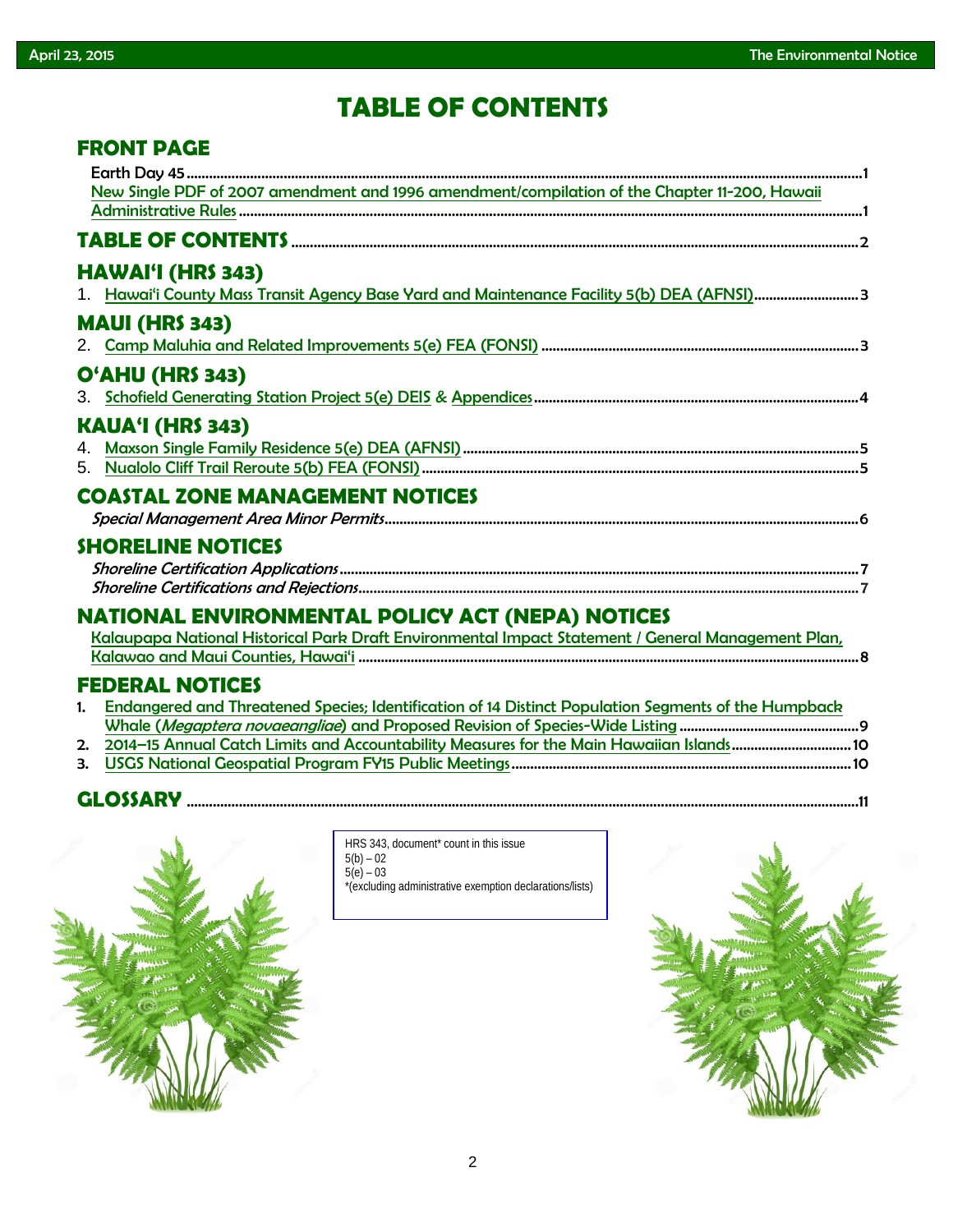# **HAWAI'I (HRS 343)**

### **1. [Hawai'i County Mass Transit Agency Base Yard and Maintenance Facility 5\(b\) DEA \(AFNSI\)](http://oeqc.doh.hawaii.gov/Shared%20Documents/EA_and_EIS_Online_Library/Hawaii/2010s/2015-04-23-HA-5B-DEA-Hawaii-County-Mass-Transit-Agency-Base-Yard-and-Maintenance-Facility.pdf)**

| Island:                        | Hawai'i                                                       |                   |
|--------------------------------|---------------------------------------------------------------|-------------------|
| <b>District:</b>               | South Hilo                                                    |                   |
| TMK:                           | (3) 2-1-013:148 (portion)                                     |                   |
| <b>Permits:</b>                | Special Permit, Plan Approval, National Pollutant Discharge   |                   |
|                                | Elimination System Permit, Grading/Building Permits, Noise    | <b>Kailua Kor</b> |
|                                | Permit                                                        |                   |
| <b>Proposing/Determination</b> |                                                               |                   |
| Agency:                        | County of Hawai'i Mass Transit Agency, 25 'Aupuni Street,     |                   |
|                                | Hilo, HI 96720. Contact: Tiffany Kai, (808) 961-8343          |                   |
| <b>Consultant:</b>             | PBR Hawaii & Associates, Inc., 1001 Bishop Street, Suite 650, |                   |
|                                | Honolulu, HI 96813. Contact: Bethany Wylie, (808) 521-5631    |                   |
|                                |                                                               |                   |



**Status:** Statutory 30-day public review and comment period starts; comments are due by May 25, 2015. Please send comments to the proposing/determination agency and consultant.

The County of Hawai'i Mass Transit Authority (MTA) is proposing to construct a base yard and maintenance facility for transit operations ("the Base Yard and Maintenance Facility"). The proposed base yard will be located on a five-acre portion of tax map key (TMK) (3) 2-1-013:148 on Pana'ewa Drag Strip Road in Waiākea, South Hilo, Island of Hawai'i ("the Project Site").

The purpose of the proposed Base Yard and Maintenance Facility is to better support the MTA's operations, which include providing island-wide public transportation, administrative support to the Hawai'i County Transportation Commission, and overseeing taxicab operators. The MTA has grown significantly over the years and is in need of its own facility to improve efficiency and the work environment. Currently, it is located in the Schultz Siding facility where it shares limited space with the Department of Public Works.

Development of the proposed Base Yard and Maintenance Facility will include construction of a 26,500 square foot building with 19,500 square feet of warehouse space for transit vehicle maintenance, washing, and repair. The building will also include office space for administrative staff who oversee daily transit operations as well as storage space.

# **MAUI (HRS 343)**

### **2. [Camp Maluhia and Related Improvements 5\(e\) FEA \(FONSI\)](http://oeqc.doh.hawaii.gov/Shared%20Documents/EA_and_EIS_Online_Library/Maui/2010s/2015-04-23-MA-5E-FEA-Camp-Maluhia-and-Related-Improvements.pdf)**

| Island:<br><b>District:</b> | Maui<br>Wailuku                                                                                                                                    |  |  |
|-----------------------------|----------------------------------------------------------------------------------------------------------------------------------------------------|--|--|
| TMK:                        | $(2)$ 3-1-001:001(por.) and 028<br><b>West Maui Forest Reserve</b>                                                                                 |  |  |
| <b>Permits:</b>             | Lahaina C Kahului<br>County Special Use Permit, Off-Site Parking Approval,<br>Makawao<br>Maui<br>Parking Variance, Construction Permits<br>Kinei   |  |  |
| <b>Applicant:</b>           | Maui County Council Boy Scouts of America, 200 Liholiho<br>Pacific Ocean<br>Street, Wailuku, HI 96793. Contact: Robert Nakagawa,<br>(808) 244-3724 |  |  |
| <b>Approving</b>            |                                                                                                                                                    |  |  |
| Agency:                     | State of Hawai'i, Department of Land and Natural Resources, 54 South High Street,<br>Wailuku, HI 96793. Contact: Daniel Ornellas, (808) 984-8103   |  |  |
| <b>Consultant:</b>          | Munekiyo & Hiraga, Inc., 305 High Street, Suite 104, Wailuku, HI 96793. Contact:<br>Bryan Esmeralda, (808) 244-2015                                |  |  |
| <b>Status:</b>              | Finding of No Significant Impact Determination.                                                                                                    |  |  |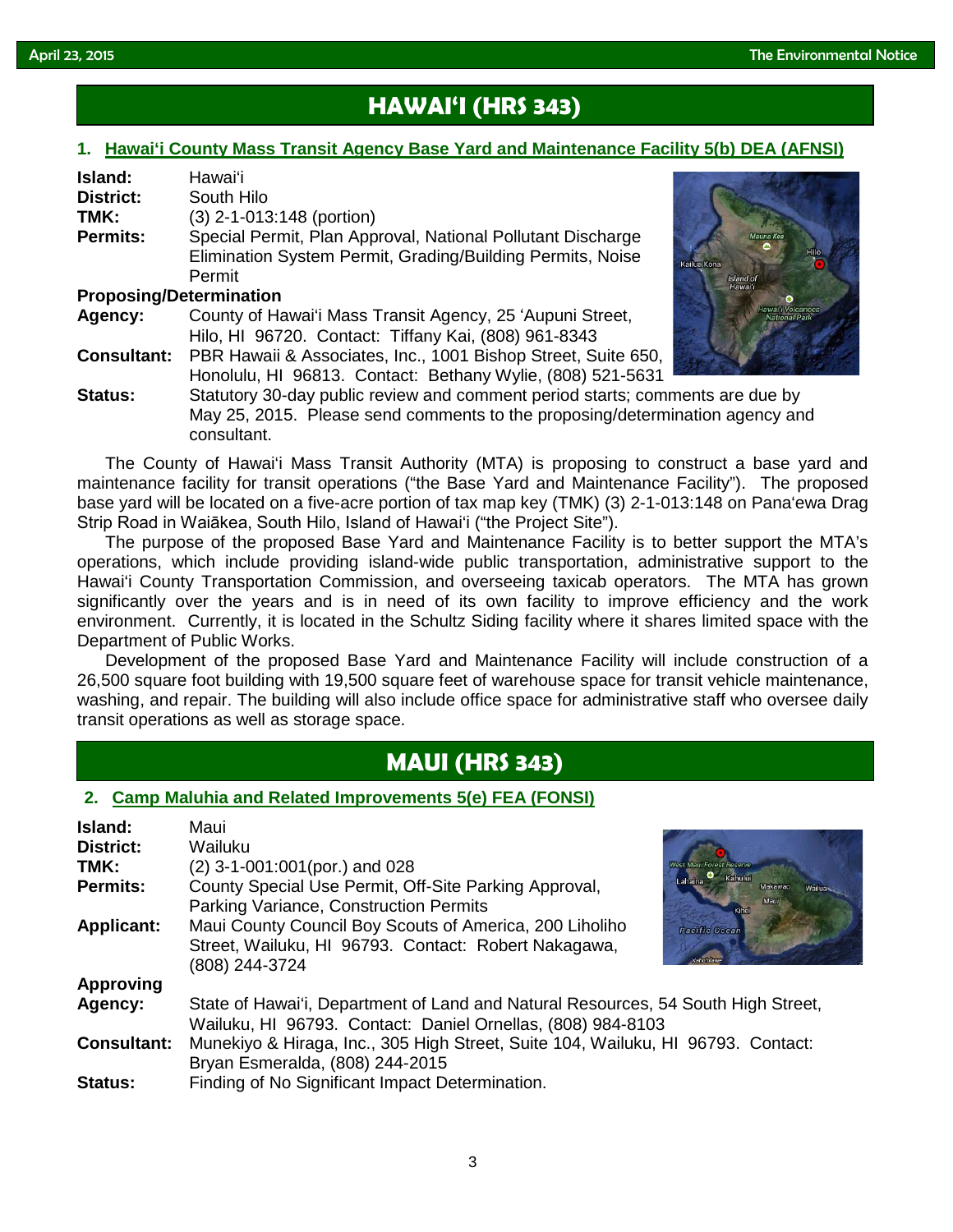The Maui County Council Boy Scouts of America (BSA) is proposing to construct a new dining hall<br>related improvements at Camp Malubia (TMK (2) 3-1-001:028) (Parcel 28) located at Kahakuloa and related improvements at Camp Maluhia (TMK (2) 3-1-001:028) (Parcel 28) located at Kahakuloa, Maui, Hawai'i. The property is owned by the BSA. This new dining facility is intended to replace the existing aging dining hall structure which was originally built in 1938.

Related improvements include upgrades to the fire protection and existing domestic water systems which serve the camp, including the construction of two (2) new water tanks, booster pump system, and associated waterlines which are intended to augment the existing system and bring the system up to current design standards. A portion of the proposed water system improvements will be located on the adjacent State-owned parcel identified as TMK (2) 3-1-001:001 (Parcel 1), which is leased by the BSA. In addition, the Department of Land and Natural Resources, Division of Forestry and Wildlife proposes to construct a new parking lot also on Parcel 1 near the existing Camp Maluhia gravel parking lots for hikers using the Waihe'e Ridge Trail.

The proposed project will be funded in part, by State and County grant monies. In addition, a portion of the proposed water system improvements and new trail parking lot will be located on Parcel 1, which is State-owned. For these reasons, Chapter 343, Hawai'i Revised Statutes (HRS) compliance is required.

# **O'AHU (HRS 343)**

## **3. [Schofield Generating Station Project 5\(e\) DEIS](http://oeqc.doh.hawaii.gov/Shared%20Documents/EA_and_EIS_Online_Library/Oahu/2010s/2015-04-23-OA-5E-DEIS-Schofield-Generating-Station.pdf) & [Appendices](http://oeqc.doh.hawaii.gov/Shared%20Documents/EA_and_EIS_Online_Library/Oahu/2010s/2015-04-23-OA-5E-DEIS-Schofield-Generating-Station-Appendices.pdf)**

| Island:            | O'ahu                                                                                                                                                                         |  |  |  |  |  |
|--------------------|-------------------------------------------------------------------------------------------------------------------------------------------------------------------------------|--|--|--|--|--|
| <b>District:</b>   | Wahiawā                                                                                                                                                                       |  |  |  |  |  |
| TMK:               | (1) 7-7-001:001 and 002; (1) 7-3-001:001, 002, 006, 007, 008,<br>Pacific Ocean<br><b>Ta</b> hiawā                                                                             |  |  |  |  |  |
|                    | Kahalu'u<br>009, 011, 012, 013, 019, 022, and 024; (1) 7-6-001:001 and<br>$O'$ ahu<br><b>Naianae</b>                                                                          |  |  |  |  |  |
|                    | Nanakuli waipahu Kaneohe<br>006; (1) 9-4-012:001, 003, and 011                                                                                                                |  |  |  |  |  |
| <b>Permits:</b>    | Kapolei Honolulu<br>Easements - Army, DLNR; Conservation District authorization -<br>OCCL; Lease - Army; Air Permit (Covered Source and                                       |  |  |  |  |  |
|                    | Prevention of Significant Deterioration) – EPA/HDOH; Notice of Proposed Construction or<br>Alteration – FAA; Airport Hazard Area Zone Permit – FAA; Decision and Order – PUC; |  |  |  |  |  |
|                    | Excavation Permit - Army; Site Plan Review - Army; Hazardous Waste Generator ID                                                                                               |  |  |  |  |  |
|                    | number (construction and operation) - EPA; Spill Prevention, Control, and                                                                                                     |  |  |  |  |  |
|                    | Countermeasures Plan (construction and operation) – EPA; Equipment and Materials                                                                                              |  |  |  |  |  |
|                    | Handling, including materials disposal - DOT; Energy Information Administration                                                                                               |  |  |  |  |  |
|                    | registration – EIA; NPDES for storm water (construction and operation) – HDOH; Permit                                                                                         |  |  |  |  |  |
|                    | and/or variance for noise during construction - HDOH; Emergency and Hazardous                                                                                                 |  |  |  |  |  |
|                    | Chemical Inventory - Army; HDOH; Honolulu Fire Department; Pressure Vessel<br>Installation Permit - Hawai'i Department of Labor; Street Usage Permit - DOT; Use and           |  |  |  |  |  |
|                    | Occupancy Agreement (UOA) - DOT; Approval to Cross State Water - Army Corps of                                                                                                |  |  |  |  |  |
|                    | Engineers; Building Permit – Honolulu Department of Planning and Permitting;                                                                                                  |  |  |  |  |  |
|                    | Flammable and Combustible Liquid Tanks Installation - Honolulu Fire Department;                                                                                               |  |  |  |  |  |
|                    | Liquefied Petroleum Gas Tank Installation - Honolulu Fire Department; Licenses to                                                                                             |  |  |  |  |  |
|                    | inspect, test, and maintain fire protection system - Honolulu Fire Department; Fire Alarm                                                                                     |  |  |  |  |  |
|                    | Systems Acceptance Test Permit - Honolulu Fire Dept.; Fire Plans Review Fee -                                                                                                 |  |  |  |  |  |
|                    | Honolulu Fire Dept.; Telecommunications License - New Cingular Wireless PCS, LLC                                                                                              |  |  |  |  |  |
| <b>Applicant:</b>  | Hawaiian Electric, P.O. Box 2750, Honolulu, HI 96840-0001. Contact: Jack Shriver,                                                                                             |  |  |  |  |  |
|                    | (808) 543-4088                                                                                                                                                                |  |  |  |  |  |
| <b>Approving</b>   |                                                                                                                                                                               |  |  |  |  |  |
| Agency:            | Department of Land and Natural Resources, 1151 Punchbowl Street, Room 131,                                                                                                    |  |  |  |  |  |
|                    | Honolulu, HI 96813. Contact: Carty Chang, (808) 587-0400                                                                                                                      |  |  |  |  |  |
| <b>Consultant:</b> | Tetra Tech, Inc., 1999 Harrison Street, Suite 500, Oakland, CA 94612. Contact:<br>Kristin Shields, (703) 946-3238                                                             |  |  |  |  |  |
| <b>Status:</b>     | Statutory 45-day public review and comment period starts; comments are due by                                                                                                 |  |  |  |  |  |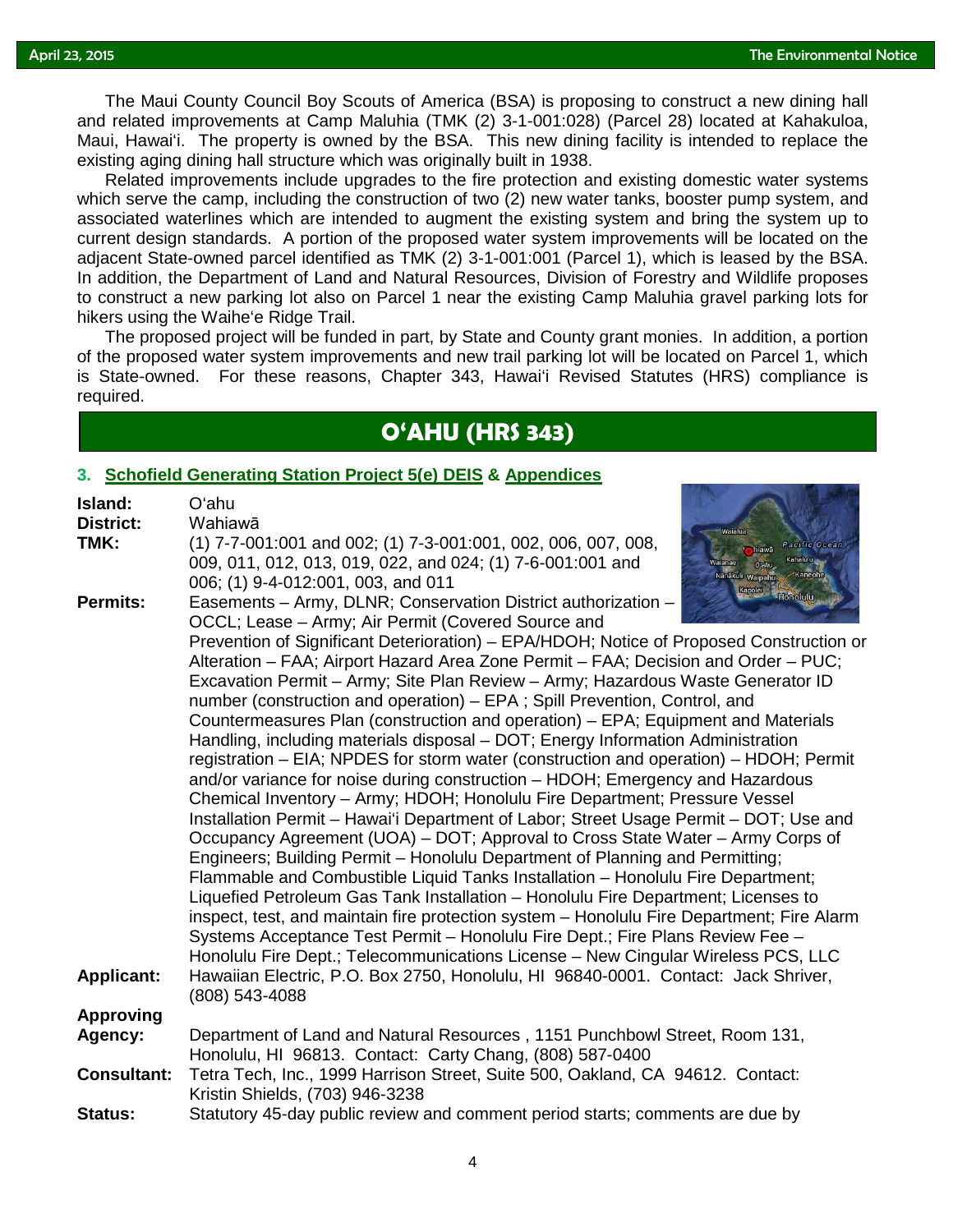June 8, 2015. Please send comments to the applicant, approving agency, and consultant consultant.

The Proposed Action is the granting of an 8.13-acre lease and a 2.5-acre easement of U.S. Army land on Schofield Barracks and Wheeler Army Airfield and the granting of an 1.28-acre easement and 0.7-acre conservation district authorization on state land to Hawaiian Electric Company, Inc. to construct, operate, and maintain a 50-megawatt capacity biofuel-capable power generation plant to include associated power poles, high tension power lines, and related equipment and facilities.

The primary purpose of the Proposed Action is two-fold: to provide improved energy security to the U.S. Army Garrison-Hawai'i at Schofield Barracks, Wheeler Army Airfield, and Field Station Kunia and to provide new secure, firm, dispatchable, flexible, and renewable energy generation to the grid on O'ahu, Hawai'i.

The needs for the Proposed Action are to increase energy security for the Army and O'ahu; assist the Army in supporting renewable energy-related laws and Executive Orders and meeting its renewable energy goals; assist Hawaiian Electric in meeting the Hawai'i Renewable Portfolio Standard goals; and to improve future electrical generation on O'ahu.

# **KAUA'I (HRS 343)**

### **4. [Maxson Single Family Residence 5\(e\) DEA \(AFNSI\)](http://oeqc.doh.hawaii.gov/Shared%20Documents/EA_and_EIS_Online_Library/Kauai/2010s/2015-04-23-KA-5E-DEA-Maxson-Single-Family-Residence.pdf)**

| Island:            | Kauaʻi                                                                        | Pacific Ocea       |  |
|--------------------|-------------------------------------------------------------------------------|--------------------|--|
| <b>District:</b>   | Hanalei                                                                       |                    |  |
| TMK:               | (4) 5-9-002:067                                                               | Mamalahoa          |  |
| <b>Permits:</b>    | Conservation District Use Application (CDUA), Building Permit                 | Kauai <sup>O</sup> |  |
| <b>Applicant:</b>  | Mark J. Maxson and Robert E. Shaw, c/o Walton D.Y. Hong,                      |                    |  |
|                    | 3135-A Akahi Street, Līhu'e, HI 96766. (808) 245-4757                         |                    |  |
| <b>Approving</b>   |                                                                               | Kolc               |  |
| Agency:            | Board of Land and Natural Resources, P.O. Box 621, Honolulu,                  |                    |  |
|                    | HI 96809. Contact: Lauren Yasaka, (808) 587-0386                              |                    |  |
| <b>Consultant:</b> | Walton D.Y. Hong, 3135-A Akahi Street, Līhu'e, HI 96766. (808) 245-4757       |                    |  |
| Status:            | Statutory 30-day public review and comment period starts; comments are due by |                    |  |
|                    | May 25, 2015. Please send comments to the applicant, approving agency, and    |                    |  |
|                    | consultant.                                                                   |                    |  |

Construction of a two-bedroom, two-bath, single family residence on property situated on the mauka side of Kuhio Highway, Hā'ena, Kaua'i, Hawai'i. The property is identified as Tax Map Key: (4th) 5-9- 002-067, and contains 26,371 square feet, more or less. The proposed residence contains an actual development area of 3,492 square feet.

The subject property is within the Limited Subzone of the State Land Use "Conservation" district, which allows the construction of a single family residence with the issuance of a Conservation District Use Permit.

## **5. [Nualolo Cliff Trail Reroute 5\(b\) FEA \(FONSI\)](http://oeqc.doh.hawaii.gov/Shared%20Documents/EA_and_EIS_Online_Library/Kauai/2010s/2015-04-23-KA-5B-FEA-Nualolo-Cliff-Trail-Reroute.pdf)**

| Island:         | Kauaʻi                  |  |
|-----------------|-------------------------|--|
| District:       | Waimea                  |  |
| TMK:            | $(4)$ 1-4-001:014       |  |
| <b>Permits:</b> |                         |  |
|                 | Dranacina/Determination |  |

### **Proposing/Determination**

| Agency: | Department of Land and Natural Resources, Division of                          |  |  |  |
|---------|--------------------------------------------------------------------------------|--|--|--|
|         | Forestry and Wildlife, 3060 Eiwa Street, Room 306, Līhu'e, HI                  |  |  |  |
|         | 96766-1875. Contact: Dan Smith, (808) 274-3433                                 |  |  |  |
|         | <b>Consultant:</b> Garcia and Associates, 146 Hekili St. Suite 101, Kailua, HI |  |  |  |
|         | 96734. Contact: Huang-Chi Kuo, (808) 262-1387                                  |  |  |  |



le Oeean

nalahoa Forest F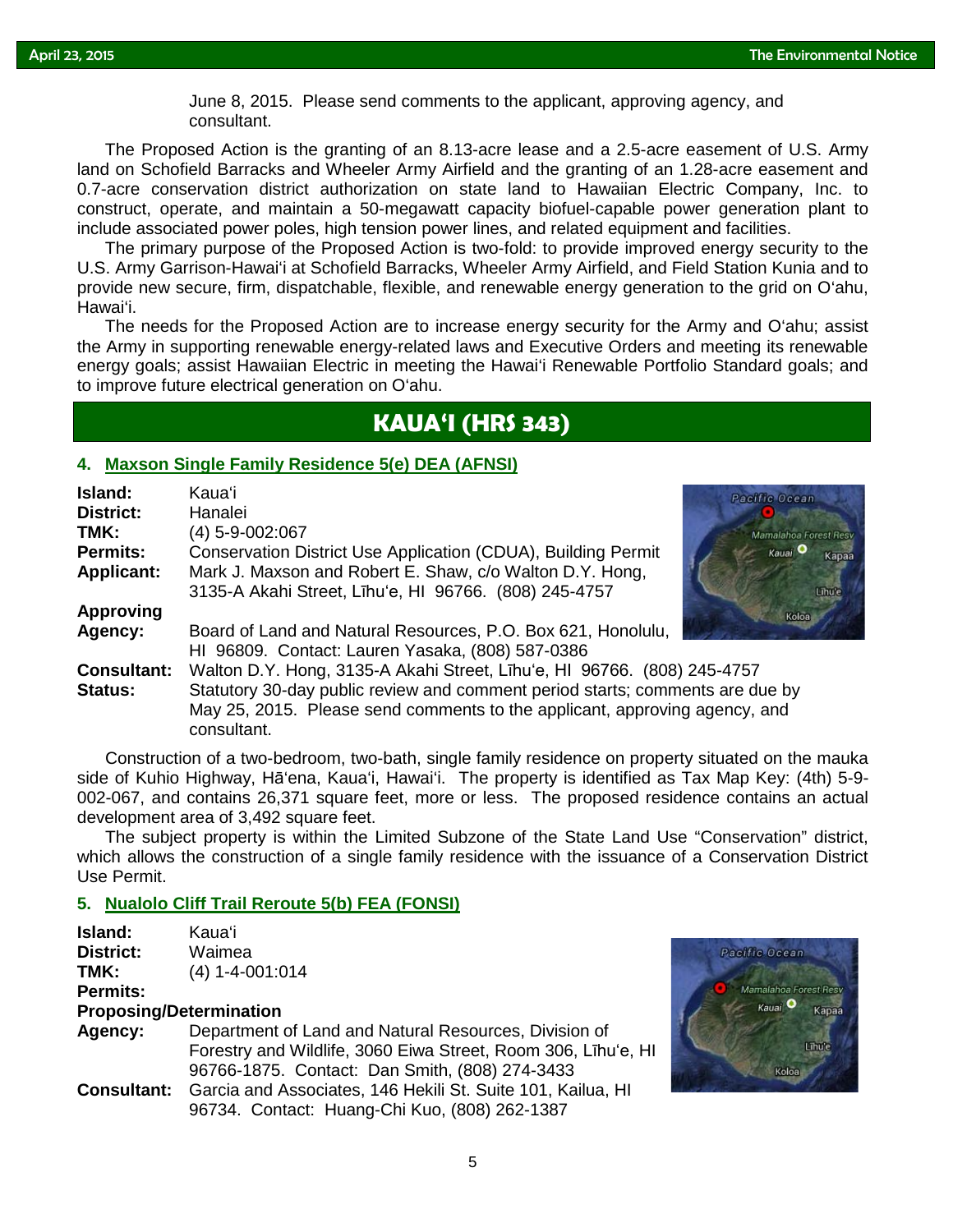# Status: Finding of No Significant Impact Determination.

Nualolo Cliff Trail is located on northwestern Kauaʻi within Nā Pali Kona Forest Reserve and is managed by the Division of Forestry and Wildlife's Nā Ala Hele Trail and Access Program. A 300-foot long section of the Nualolo Cliff Trail was damaged from wear and tear and the hiking tread is worn out to the point that crossing it is unsafe. Weather conditions and unstable soils continuously create small slides making repair of the trail impractical. The trail has been closed since 9 May 2013 due to the unsafe conditions. The Nualolo Cliff Trail Reroute project proposes to bypass the damaged section by constructing and maintaining a 0.3-mile long wildland trail with 2 to 3 foot wide tread. Currently, Nualolo Cliff trail connects with Nualolo Trail between the 3-mile and 3¼-mile markers. The proposed reroute of Nualolo Cliff Trail will connect with Nualolo Trail at approximately the 2.5 mile marker. Construction of the new segment of Nualolo Cliff Trail is the primary action considered in the environmental assessment and involves vegetation clearing, trail construction, and installation of trail signs. Trail design and construction will follow the guidelines of the *Nā Ala Hele Program Plan*.

# **COASTAL ZONE MANAGEMENT NOTICES**

### **Special Management Area (SMA) Minor Permit**

The SMA Minor permit below has been approved (HRS 205A-30). For more information, contact the county/state Planning Department. Honolulu (768-8014); Hawaiʻi (East 961-8288, West 323-4770); Kauaʻi (241-4050); Maui (270-7735); Kakaʻako or Kalaeloa Community Development District (587-2841).

| <b>Location (TMK)</b>                              | <b>Description (File No.)</b>                                                                                                                           | <b>Applicant/Agent</b>               |
|----------------------------------------------------|---------------------------------------------------------------------------------------------------------------------------------------------------------|--------------------------------------|
| Hawai'i: South Hilo (2-9-003: 013,<br>029 and 060) | Consolidation and Resubdivision of Three Lots with the<br>Adjacent Former Railroad Right-of-Ways; and Conduct Basic<br>Data Collection (SMM 15-328)     | Kenneth S. Church                    |
| Hawai'i: South Kohala (6-8-022: 031)               | Installation of Two Air Conditioning Units and Related<br>Improvements (SMM 15-329)                                                                     | Oceanic Time Warner Cable            |
| Kaua'i: Kilauea (5-3-004: 030)                     | Authorizing Construction of a Six-foot High Lava Rock Wall<br>(SMA(M)-2015-26)                                                                          | Barnet & Julie Feinblum              |
| Kaua'i: Hanalei (5-5-006: 023)                     | Authorizing ADA Improvements for Restrooms and<br>Replacement of an Existing Shed Roof (SMA(M)-2015-27)                                                 | Waioli Hui'ia Church                 |
| Kaua'i: Ele'ele (2-1-003: 007 and<br>030)          | Authorizing Installation of Monitoring Wells for Environmental<br>Remediation Purposes (SMA(M)-2015-28)                                                 | Chevron, USA                         |
| Kaua'i: Koloa (2-8-028: 076)                       | Authorizing the Construction of a Pool, Spa and Equipment<br>Shed (SMA(M)-2015-29)                                                                      | Sharon McCoubrey                     |
| Maui: Kapalua (4-2-004: 021)                       | Install Accessory Equipment (SM2 20150018)                                                                                                              | <b>Verizon Wireless</b>              |
| Maui: Wailea (2-1-023: 007)                        | Ferraro's Restaurant Improvements at Four Seasons Resort<br>(SM2 20150019)                                                                              | Four Seasons Resort, Maui            |
| Maui: Makawao (2-6-013: 011)                       | Driveway Improvements (SM2 20150021)                                                                                                                    | Newcomer-Lee Land Surveyors,<br>Inc. |
| O'ahu: Lualualei (8-7-023: 037)                    | Utility Installation, Type B, Consisting of a 55-foot High Stealth<br>Monopole, Containing 12 Panel Antennas and 12 Remote<br>Radio Units (2014/SMA-58) | Verizon Wireless / Cascadia PM       |

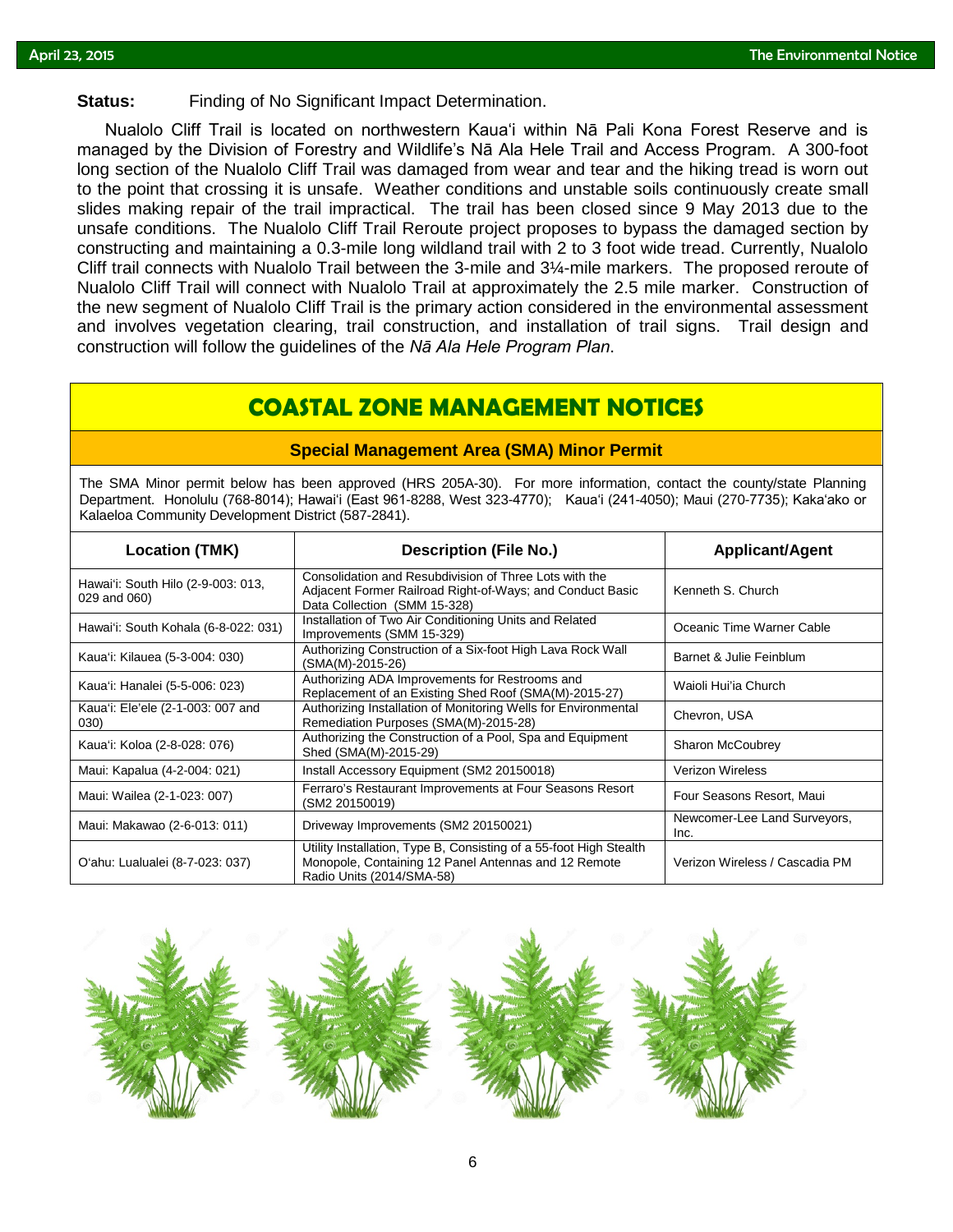# **SHORELINE NOTICES**

## **Shoreline Certification Applications**

The shoreline certification applications below are available for review at the Department of Land and Natural Resources Offices on Kauaʻi, Hawaiʻi, Maui, and Honolulu, 1151 Punchbowl Street, Room 220 (HRS 205A-42 and HAR 13-222-12). All comments shall be submitted in writing to the State Land Surveyor, 1151 Punchbowl Street, Room 210, Honolulu, Hawai'i 96813 and postmarked no later than 15 calendar days from the date of the public notice of the application. For more information, call Ian Hirokawa at (808) 587-0420.

| File No. | Date    | Location                                                                                                                                                                                                                                                                                    | <b>Applicant/Owner</b>                                                | <b>TMK</b>            |
|----------|---------|---------------------------------------------------------------------------------------------------------------------------------------------------------------------------------------------------------------------------------------------------------------------------------------------|-----------------------------------------------------------------------|-----------------------|
| OA-1649  | 3/27/15 | Lot 46 Mokulēja Beach Subdivision File Plan 863 situate at<br>Kamananui, Waialua, Oʻahu<br>Address: 68-247 Au Street<br>Purpose: Obtain building permit                                                                                                                                     | Wesley T. Tengan/ Ann<br>Agena, Miles Honda, Sheryl<br>Shimomi        | 6-8-012:046           |
| OA-1650  | 4/2/15  | Lot 12, Land Court Application 609 situate at Mokulēia,<br>Waialua, O'ahu<br>Address: 68-549 Crozier Drive<br>Purpose: Building permit                                                                                                                                                      | Walter P. Thompson, Inc./<br><b>Frederick Fong</b>                    | 6-8-004:014           |
| OA-1651  | 3/27/15 | Lot 106 Land Court Application 609 situate at Mokulēia,<br>Waialua, O'ahu<br>Address: 68-329 Crozier Drive<br>Purpose: Building permit                                                                                                                                                      | Walter P. Thompson, Inc./<br>Pacific Capital Resources,<br><b>LLC</b> | 6-8-005:013<br>(por.) |
| OA-1652  | 3/27/15 | Lot 1141 Land Court Application 677 situate at Kailua,<br>Koʻolaupoko. Oʻahu<br>Address: 12 Kailua Road<br>Purpose: Pending sale                                                                                                                                                            | Walter P. Thompson, Inc./<br>Les Vasconcellos, Trustee                | 4-3-012:001           |
| HA-507   | 4/9/15  | Lot B being the whole of R.P. 3737, L.C. Aw. 5680, Ap. 2 to<br>Kahiamoe and being portions of L.C Aw. 4452, Ap. 2 to H.<br>Kalama and Road Remnant situate at Kapalaalaea 1st,<br>North Kona, Island and County of Hawai'i<br>Address: 77-6564 Alii Drive<br>Purpose: Obtain County permits | Wes Thomas Associates/<br>Bradford & Vicki Picking                    | 7-7-010:013           |
| KA-396   | 4/9/15  | Lot 6-B Kukui'ula Subdivision situate at Kukui'ula, Koloa,<br>Hawai'i<br>Address: 4650 Amio Road<br>Purpose: Determine setback                                                                                                                                                              | Roger M. Caires/ Edmund<br>Gregoire                                   | 2-6-011:019           |
| KA-397   | 4/9/15  | Lot 7-A-1 being a portion of Lot 7-A of the "Lee Kwai Beach<br>Lots" situate at Weliweli, Koloa, Kaua'i<br>Address: 1831 Pee Road<br>Purpose: Determine setback                                                                                                                             | Roger M. Caires/ Moti<br>Jiandani                                     | 2-8-019:010           |

## **Shoreline Certifications and Rejections**

The shoreline notices below have been proposed for certification or rejection by the Department of Land and Natural Resources (HRS 205A-42 and HAR 13-222-26). Any person or agency who wants to appeal shall file a notice of appeal in writing with DLNR no later than 20 calendar days from the date of this public notice. Send the appeal to the Board of Land and Natural Resources, 1151 Punchbowl Street, Room 220, Honolulu, Hawai'i 96813.

| File No. | <b>Proposed/Rejected</b>                   | Location                                                                                                                                                                  | <b>Applicant/Owner</b>                                                    | <b>TMK</b>  |
|----------|--------------------------------------------|---------------------------------------------------------------------------------------------------------------------------------------------------------------------------|---------------------------------------------------------------------------|-------------|
| OA-1645  | <b>Proposed Shoreline</b><br>Certification | Lot 17 Land Court Application 1596 situate at Wailupe,<br>Waikīkī, Oʻahu<br>Address: 328 Wailupe Circle<br>Purpose: Setback purposes                                      | Austin, Tsutsumi &<br>Associates, Inc./ Wilton A.<br>& Christina D. Doane | 3-6-001:017 |
| MA-588   | Rejection                                  | Lot 5 of Waipio Bay Partition being a portion of Grant<br>2079, Ap. 3 to Kaiewe situate at Puolua, Hamakualoa,<br>Maui<br>Address: 328 Door of Faith Road<br>Purpose: N/A | Akamai Land Surveying,<br>Inc./ Kevin Pena                                | 2-9-007:049 |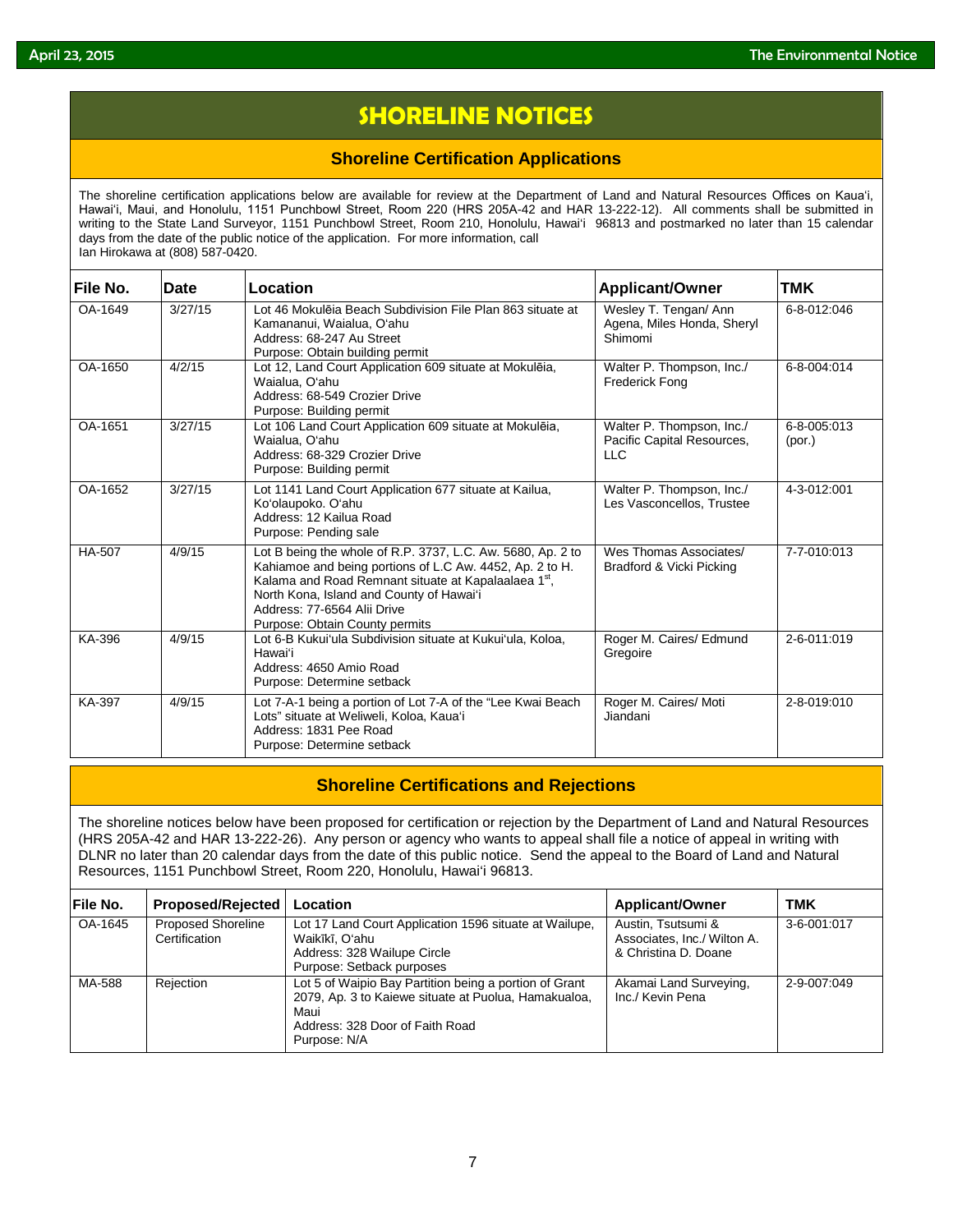# **NATIONAL ENVIRONMENTAL POLICY ACT (NEPA) NOTICES**

## **[Draft Environmental Impact Statement/ General Management Plan, Kalaupapa National](http://www.gpo.gov/fdsys/pkg/FR-2015-04-10/pdf/2015-08270.pdf)  [Historical Park, Kalawao and Maui Counties, Hawai](http://www.gpo.gov/fdsys/pkg/FR-2015-04-10/pdf/2015-08270.pdf)**'**i**

**AGENCY**: National Park Service, U. S. Department of the Interior

### **ACTION**: Notice of Availability

**SUMMARY**: The National Park Service (NPS), of the U. S. Department of the Interior announces the availability of a Draft General Management Plan (GMP)/ Environmental Impact Statement (EIS) for Kalaupapa National Historical Park. The document identifies and analyzes four alternatives. Alternative A (no action alternative) assumes that programming, facilities, staffing, and funding would generally continue at their current levels to protect the values of Kalaupapa NHP in the near term. Alternative B focuses on maintaining Kalaupapa's spirit and character through limiting visitation. Visitor use would be highly structured, though limited opportunities would exist for public visitation and overnight use. The NPS would develop an extensive outreach program to share Kalaupapa's history with a wide audience at off-site locations. Alternative C (agency preferred) emphasizes stewardship of Kalaupapa's lands in collaboration with the park's many partners. Kalaupapa's diverse resources would be managed to protect and maintain their character and historical significance. Visitation by the general public would be supported, provided, and integrated into park management. Visitor regulations would change, while continuing to limit the number of visitors per day through new mechanisms. Alternative D focuses on the personal connections to Kalaupapa through visitation by the general public. Resources would be managed for longterm preservation through NPS-led programs throughout the park. Alternative D offers visitors the greatest opportunities to explore areas on their own. Visitor regulations would be similar to Alternative C.

**DATES**: All comments on the Draft EIS must be postmarked or transmitted no later than **JUNE 8, 2015** (60 days after April 10, 2015, the date the Environmental Protection Agency published its notice of the filing and release of the document in the Federal Register). Additional information can be found on the project Web site http://parkplanning.nps.gov/kala, in local and regional press media, and will also be available by contacting Kalaupapa National Historical Park. The National Park Service invites the public to attend the following public meetings.

- Monday, May 4, 2015, from 5pm-7pm. McVeigh Social Hall, Kalaupapa, Moloka'i
- Tuesday, May 5, 2015, from 1pm-3pm, and 6pm-8pm, Kalaniana'ole Hall, Maunaloa Highway, Kaunakakai, Moloka'i
- Wednesday, May 6, 2015, from 6pm-8pm, Kahului Community Center, 275 Uhu Street, Kahului, Maui
- Thursday, May 7, 2015, from 6pm-8pm, Atherton Hālau, Bishop Museum, 1525 Bernice Street, Honolulu, O'ahu
- Friday, May 8, 2015, from 10am-12pm, Atherton Hālau, Bishop Museum, 1525 Bernice Street, Honolulu, O'ahu
- Wednesday, May 13, 2015, from 10am-12pm, Hawaiian Standard Time, Online Meeting Virtual meeting web access information is posted at [http://parkplanning.nps.gov/kalagmp.](http://parkplanning.nps.gov/kalagmp)
- Thursday, May 14, 2015, from 10am-12pm, Hawaiian Standard Time, Online Cultural Resources/Historic Properties Meeting. Virtual meeting web access information is posted at [http://parkplanning.nps.gov/kalagmp.](http://parkplanning.nps.gov/kalagmp)

**ADDRESSES**: Written comments may be submitted by one of two methods: mail or hand-deliver comments to Kalaupapa National Historical Park, Attn: DEIS— GMP, P.O. Box 2222, Kalaupapa, HI 96742, (808) 567–6802. Or you may submit comments via the Web site noted above. Before including your address, phone number, email address, or other personal identifying information in your comment, you should be aware that your entire comment—including your personal identifying information—may be made publicly available at any time. While you can ask us in your comment to withhold your personal identifying information from public review, we cannot guarantee that we will be able to do so.

**SUPPLEMENTARY INFORMATION**: Kalaupapa National Historical Park was established as a unit of the National Park System on December 22, 1980. The park is oriented toward patient privacy and maintaining the patients' lifestyles, and the patients are guaranteed they may remain at Kalaupapa as long as they wish. These park purposes will continue as long as there is a resident Hansen's disease patient community at Kalaupapa. In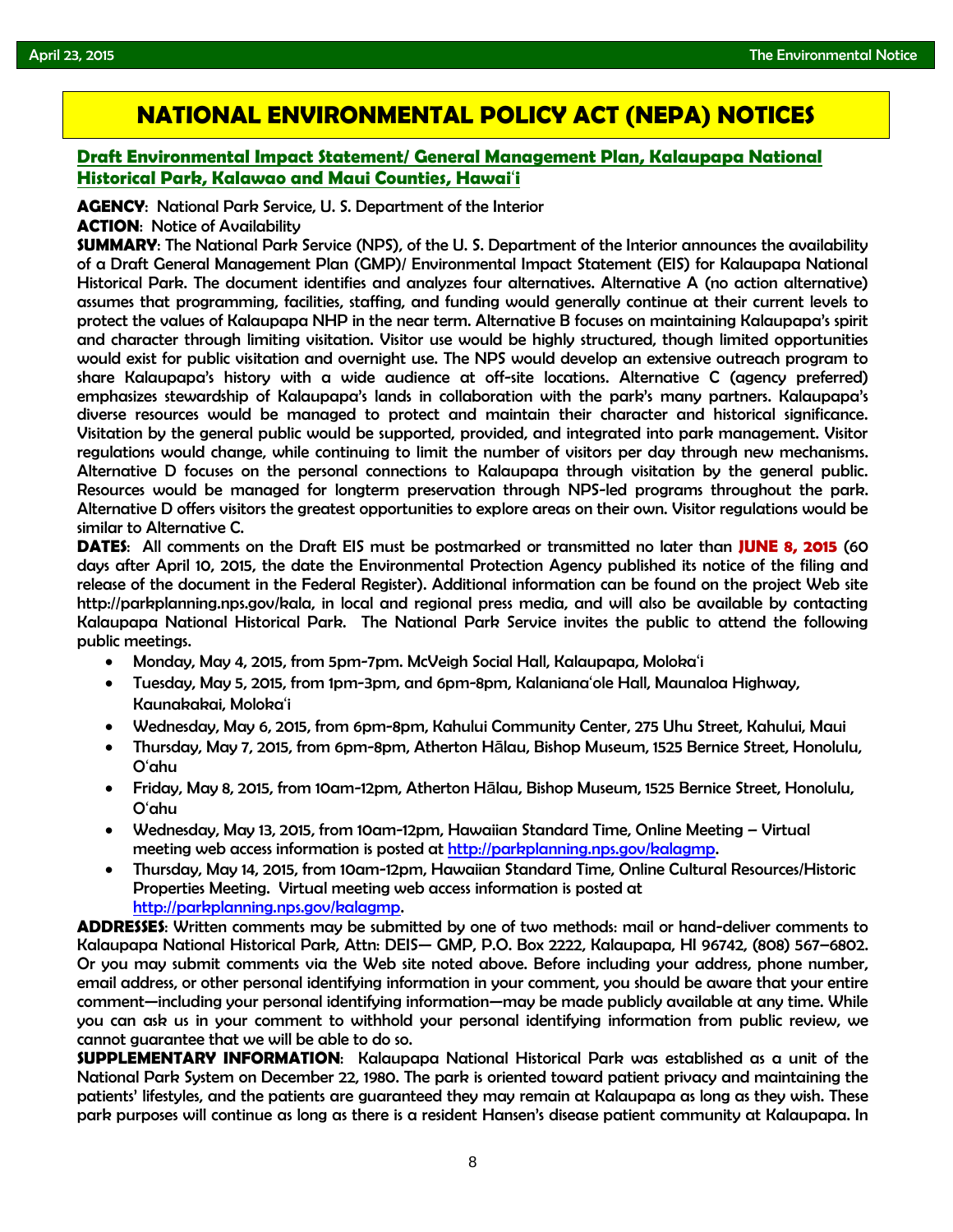addition, the purpose of Kalaupapa National Historical Park is to honor the history of the isolated Hansen's<br>disease community by preserving and interpreting its site and values. The historical park also tells the story of disease community by preserving and interpreting its site and values. The historical park also tells the story of the rich Hawaiian culture and traditions at Kalaupapa that go back at least 900 years. Kalaupapa NHP encompasses 8,725 acres of land and 2,000 acres of water. Federally owned land at Kalaupapa NHP includes only 23 acres. The remainder of the park land is currently in non-Federal ownership, managed under a lease and cooperative agreements mandated by legislation. The NPS has a fifty year lease agreement for the approximately 1,300 acres of the Kalaupapa Settlement owned by the Department of Hawaiian Home Lands (DHHL). The remainder of the land is owned by the State of Hawaii. Formal 20-year cooperative agreements for management have been signed with the State of Hawaii Departments of Health (DOH), Transportation (DOT), and Land and Natural Resources (DLNR); the Roman Catholic Church; and the United Church of Christ. The State Department of Health has substantial control over activities in Kalaupapa. The legislation establishing the park specifically directs a reevaluation of park management: ''At such time when there is no longer a resident patient community at Kalaupapa, the Secretary shall reevaluate the policies governing the management, administration, and public use of the park in order to identify any changes deemed to be appropriate.'' (Public Law 95–565, § 109). Approximately fifteen Hansen's disease patients still reside at Kalaupapa, either in their own homes or at Kalaupapa's hospital/care-home. Most of these patients are elderly and in poor health. Thus, a very critical need is to engage the patients in a dialog about the future when there no longer is a patient community residing in the park. Participation by the patient community has been a key element to the overall process. Kalaupapa NHP has never had a formal general management plan. The proposed GMP is intended to addresses major issues including: Resource management, visitor use and access, analysis of potential boundary modifications, and the expected shift from co-management with the State of Hawaii Department of Health (DOH) to a future when the DOH and the living patient community are no longer at Kalaupapa. Decision Process: All comments received on the Draft EIS will be duly considered in preparing the Final EIS. The Final EIS is expected to be available during the summer, 2016. Subsequently a Record of Decision would be prepared not sooner than 30 days after release of the Final EIS. Because this is a delegated EIS, the official responsible for approving the final plan is the Regional Director, Pacific West Region, National Park Service. The official responsible for implementation of the approved plan is the Superintendent, Kalaupapa National Historical Park.

FOR FURTHER INFORMATION CONTACT: Ms. Erika Stein Espaniola, Superintendent, Kalaupapa National Historical Park, P.O. Box 2222, Kalaupapa, HI 96742; (808) 567–6802 x1100. Ms. Anna Tamura, Project Manager, NPS Pacific West Regional Office, 909 1st Avenue, Seattle, WA 98104; (206) 220–4157, email KALA GMP@nps.gov (see, 80 F.R. 19346, April 10, 2015).

## **FEDERAL NOTICES**

### **[Endangered and Threatened Species; Identification of 14 Distinct Population Segments of the](http://www.gpo.gov/fdsys/pkg/FR-2015-04-21/pdf/2015-09010.pdf)  Humpback Whale (Megaptera novaeangliae[\) and Proposed Revision of Species-Wide Listing](http://www.gpo.gov/fdsys/pkg/FR-2015-04-21/pdf/2015-09010.pdf)**

The National Marine Fisheries Service (NMFS) has completed a comprehensive status review of the humpback whale (*Megaptera novaeangliae*) under the Endangered Species Act of 1973, as amended (ESA) (16 U.S.C. 1531 et seq.) and announce a proposal to revise the listing status of the species. NMFS proposes to divide the globally listed endangered species into 14 distinct population segments (DPSs), remove the current species-level listing, and in its place list 2 DPSs as endangered and 2 DPSs as threatened. The remaining 10 DPSs are not proposed for listing based on their current statuses. This proposal also constitutes a negative 12-month finding on a petition to delineate and ''delist'' a DPS of humpback whales spanning the entire North Pacific and a positive 12-month finding on a petition to delineate and ''delist'' a DPS in the Central North Pacific (Hawaii breeding population). At this time, NMFS does not propose to designate critical habitat for the two listed DPSs that occur in U.S. waters (Western North Pacific, Central America) because it is not currently determinable. In order to complete the critical habitat designation process, NMFS also solicits information on essential physical and biological features of the habitat of these two DPSs. DATES: Comments must be submitted to NMFS by July 20, 2015. For specific dates of the public hearings, click on the link in the title to this notice. Requests for additional public hearings must be made in writing and received by June 5, 2015. ADDRESSES: Four public hearings will be held, one each in Juneau, AK, Honolulu, HI, Plymouth, MA, and Virginia Beach, VA. You may submit comments, identified by NOAA–NMFS–2015–0035, by clicking on the link in the title to this notice, and by following the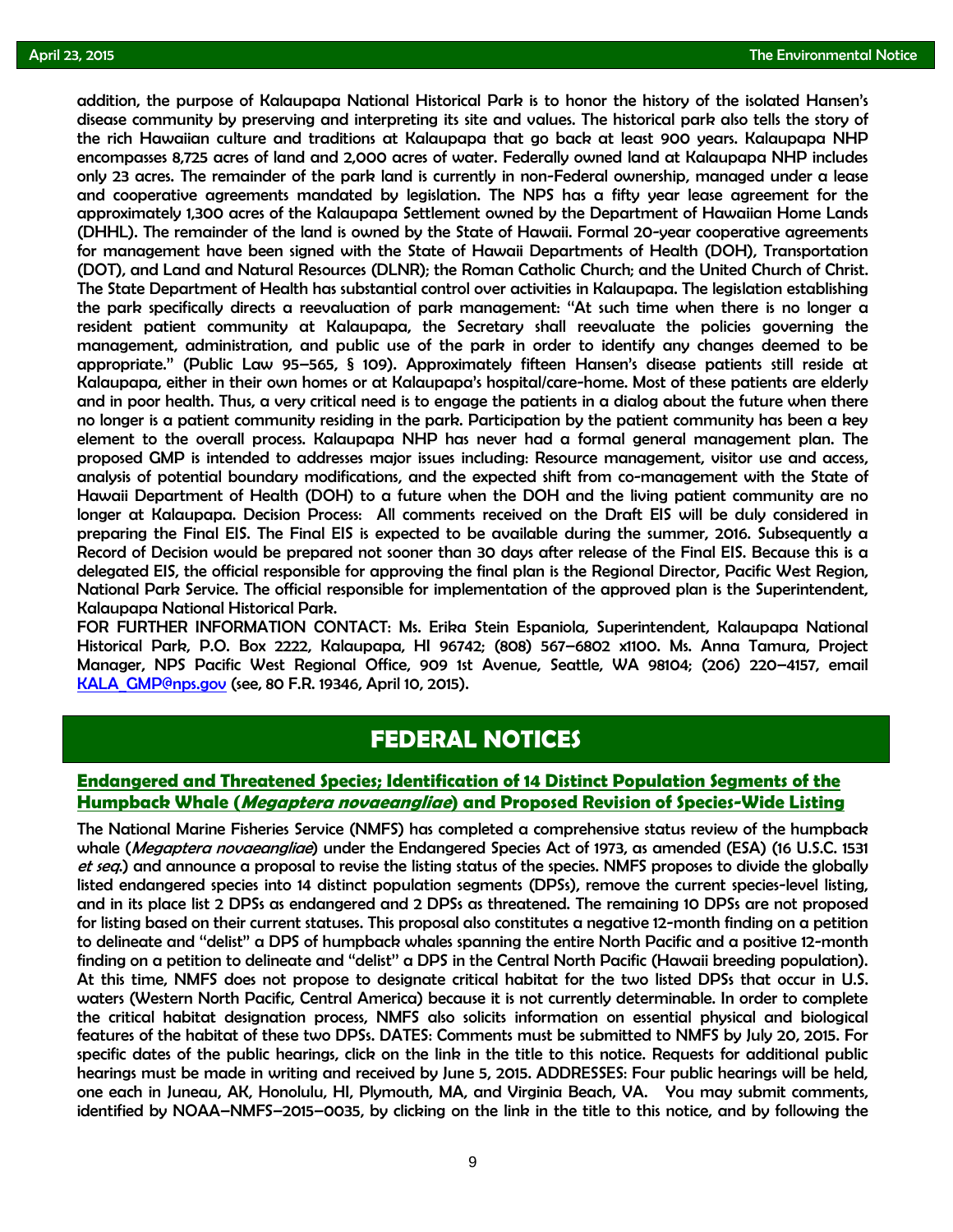instructions contained therein. All comments received are a part of the public record and will generally be<br>posted for public viewing on www.regulations.gov without change. All personal identifying information (e.g., posted for public viewing on www.regulations.gov without change. All personal identifying information (e.g., name, address, etc.), confidential business information, or otherwise sensitive information submitted voluntarily by the sender will be publicly accessible. NMFS will accept anonymous comments (enter ''N/ A'' in the required fields if you wish to remain anonymous). The proposed rule, Status Review report and other materials relating to this proposal can be found on the NMFS Web site at: http://nmfs.noaa.gov/pr/. For more information, please contact Marta Nammack, NMFS, (301) 427– 8469 (see, 80 F.R. 22304, April 21, 2015)

### **[2014–15 Annual Catch Limits and Accountability Measures for the Main Hawaiian Islands](http://www.gpo.gov/fdsys/pkg/FR-2015-04-21/pdf/2015-09055.pdf)**

The National Marine Fisheries Service (NMFS) requests comments on a proposal to specify an annual catch limit (ACL) of 346,000 lb for Deep 7 bottomfish in the main Hawaiian Islands (MHI) for the 2014–15 fishing year. If the ACL is projected to be reached, NMFS would close the commercial and non-commercial fisheries for MHI Deep 7 bottomfish for the remainder of the fishing year. The proposed specifications and fishery closure support the long-term sustainability of Hawaii bottomfish. DATES: NMFS must receive comments by May 6, 2015. ADDRESSES: You may submit comments on this document, identified by NOAA– NMFS–2013–0174, by either of the following methods: • Electronic Submission (click on the above link in the title of this notice for instructions); or • Mail - Send written comments to Michael D. Tosatto, Regional Administrator, NMFS Pacific Islands Region (PIR), 1845 Wasp Blvd. Bldg. 176, Honolulu, HI 96818. For more information, please contact Jarad Makaiau, NMFS PIR Sustainable Fisheries at (808) 725–5176 (see, 80 F.R. 22158, April 21, 2015)

### **[USGS National Geospatial Program FY15 Public Meetings](http://www.gpo.gov/fdsys/pkg/FR-2015-04-15/pdf/2015-08668.pdf)**

The U. S. Geological Survey announced that the 3D Elevation Program (3DEP) initiative is being developed to respond to needs for high-quality topographic data and for a wide range of other three-dimensional representations of the Nation's natural and constructed features. The primary goal of 3DEP is to systematically collect enhanced elevation data in the form of high-quality light detection and ranging (lidar) data over the conterminous United States, Hawai'i, and the U.S. territories, as well as interferometric synthetic aperture radar (ifsar) data over Alaska. The 3DEP initiative is based on the results of the National Enhanced Elevation Assessment (NEEA), which indicated an optimal benefit to cost ratio for Quality Level 2 (QL2) data collected over 8-years to complete national coverage. The implementation model for 3DEP is based on multi-agency partnership funding for acquisition, with the USGS acting in a lead program management role to facilitate planning and acquisition for the broader community, through the use of government contracts and partnership agreements. The annual Broad Agency Announcement (BAA) is a competitive solicitation issued to facilitate the collection of lidar and derived elevation data for the 3D Elevation Program (3DEP). Federal agencies, state and local governments, tribes, academic institutions and the private sector are eligible to submit proposals. The 3DEP public meetings will introduce this opportunity to the broadest stakeholder community possible and provide a forum for interested parties to discuss elevation data collection needs of mutual interest that could be addressed by a coordinated investment. Advanced Registration is required for meeting attendance. National Webinars will be recorded and made available for viewing. DATES: USGS Broad Agency Announcement (BAA) for 3D Elevation Program (3DEP) FY15 National Webinars—Notice of Proposed Public Acquisition Opportunity: April 24th 12:00–1:00 ET, April 29th 2:00–3:00 ET. Virtual meeting information posted on https://www.geoplatform.gov/elevation/ 3DEP. 3DEP Public Workshops in support of upcoming BAA: To be held throughout the US between May 4th and June 26th. Locations, Dates, Times and Registration Information posted on: https:// www.geoplatform.gov/elevation/3DEP. Registration available beginning May 1st. USGS Broad Agency Announcement for 3D Elevation Program FY15 National Webinars—Instructions for proposal submissions: July 23rd 12:00–1:00 ET, July 28th 2:00–3:00 ET. Virtual meeting information posted on https:// www.geoplatform.gov/elevation/3DEP. FOR FURTHER INFORMATION CONTACT: 3D Elevation Program, [gs\\_baa@usgs.gov](mailto:gs_baa@usgs.gov) (see, 80 F.R. 20243, April 15, 2015).